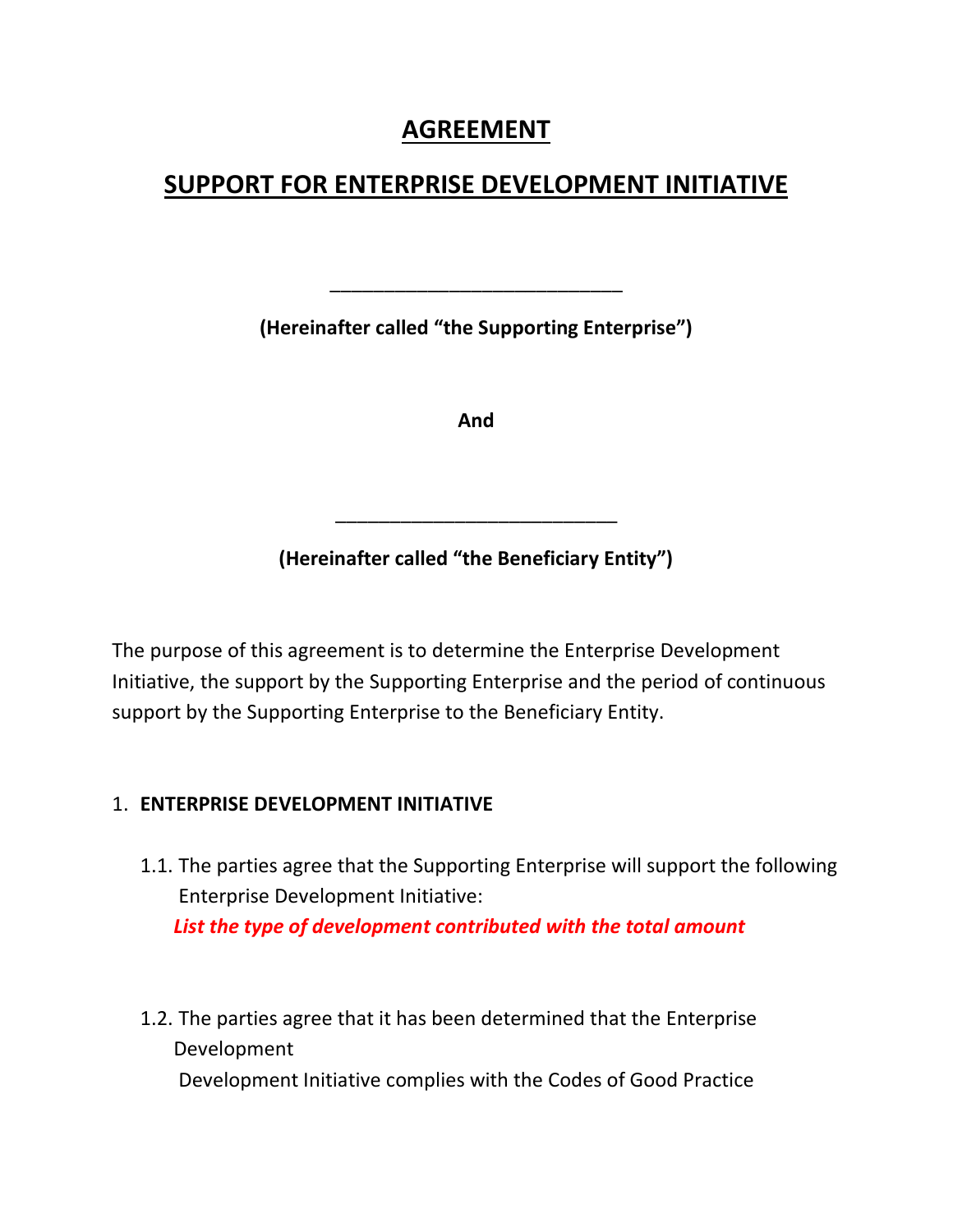(hereinafter called "the Codes"), the definition of a Enterprise Development Initiative and all the requirements as stipulated by the Codes.

1.3. The parties specifically agree that the Beneficiary Entity is at least 51% Black Ownership and with an annual turnover of less than R50 000 000 or at least classified as an EME or QSE in the relevant sector code.

## 2. **SUPPORT BY SUPPORTING ENTERPRISE**

## 2.1. **OBJECTIVES OF THIS AGREEMENT**

 2.1.1. The objectives of this agreement is to contribute to the development, sustainability and financial and operational independence of the Beneficiary Entity.

## 2.2. **PRIORITY INTERVENTIONS**

 2.2.1. The parties agree that the following needs were identified as priority needs or interventions:

# *Lists the needs of the beneficiary entity.*

### 2.3. **IMPLEMENTATION OF PLAN**

2.3.1. The parties agree that the following support will be rendered by the Supporting Enterprise to the Beneficiary Entity:

*List the support supplied by the measured entity*

2.3.2. The parties agree that the support mentioned in 2.3.1. above will be rendered according to the following schedule:

 \_\_\_\_\_\_\_\_\_\_\_\_\_\_\_\_\_\_\_\_\_\_\_\_\_\_\_\_\_\_\_\_\_\_\_\_\_\_\_\_\_\_\_\_\_\_\_\_\_\_\_\_\_\_\_ \_\_\_\_\_\_\_\_\_\_\_\_\_\_\_\_\_\_\_\_\_\_\_\_\_\_\_\_\_\_\_\_\_\_\_\_\_\_\_\_\_\_\_\_\_\_\_\_\_\_\_\_\_\_\_ \_\_\_\_\_\_\_\_\_\_\_\_\_\_\_\_\_\_\_\_\_\_\_\_\_\_\_\_\_\_\_\_\_\_\_\_\_\_\_\_\_\_\_\_\_\_\_\_\_\_\_\_\_\_\_ \_\_\_\_\_\_\_\_\_\_\_\_\_\_\_\_\_\_\_\_\_\_\_\_\_\_\_\_\_\_\_\_\_\_\_\_\_\_\_\_\_\_\_\_\_\_\_\_\_\_\_\_\_\_\_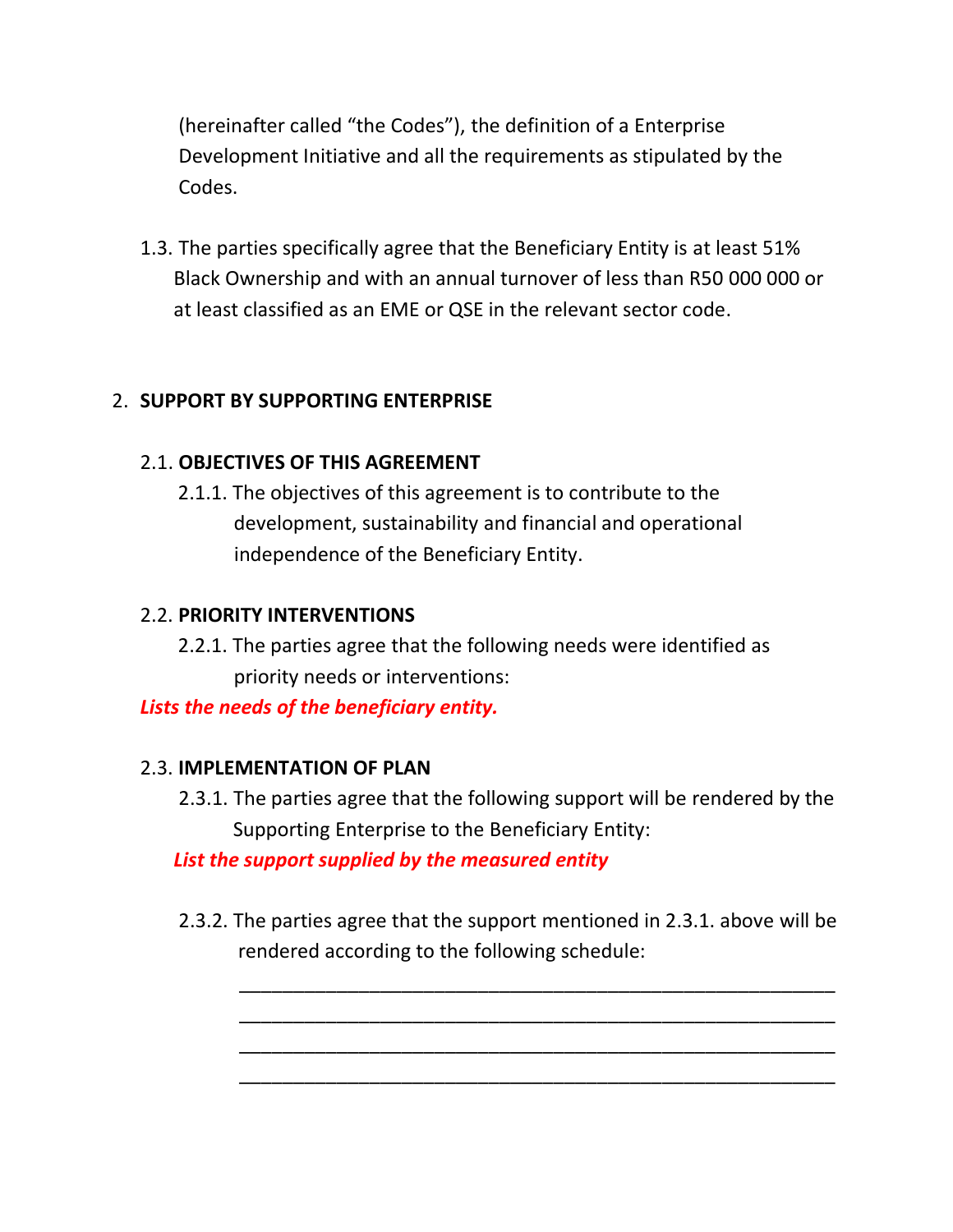## 3. **PERIOD OF SUPPORT BY SUPPORTING ENTERPRISE**

- 3.1. The parties agree that the period of ongoing support by the supporting enterprise to be beneficiary entity will be from \_\_\_\_\_\_\_\_\_\_\_\_\_\_\_\_\_\_\_ to
- 3.2. The parties agree that the Supporting Enterprise can extend this agreement by written notification to the Beneficiary Entity. In the event of an extension, paragraph 2 of this agreement should be amended (in writing) accordingly.
- 3.3. Any extension of this agreement will be done by taking into account any key performance indicators as identified by the parties.

### 4. **TERMINATION OF THIS AGREEMENT**

\_\_\_\_\_\_\_\_\_\_\_\_\_\_\_\_\_\_

\_\_\_\_\_\_\_\_\_\_\_\_\_\_\_\_\_\_

\_\_\_\_\_\_\_\_\_\_\_\_\_\_\_.

- 4.1. The parties agree that this agreement can be terminated by either party after giving three months written notification to the other party.
- 4.2. The parties agree that no claims of any nature can be instituted by either of the parties against each other.

SIGNED AT \_\_\_\_\_\_\_\_\_\_\_ ON THIS \_\_\_\_\_\_\_\_ DAY OF \_\_\_\_\_\_\_\_\_\_\_\_\_\_ 20\_\_\_\_\_\_\_\_\_\_

SUPPORTING ENTERPRISE (properly represented by  $\vert$ )